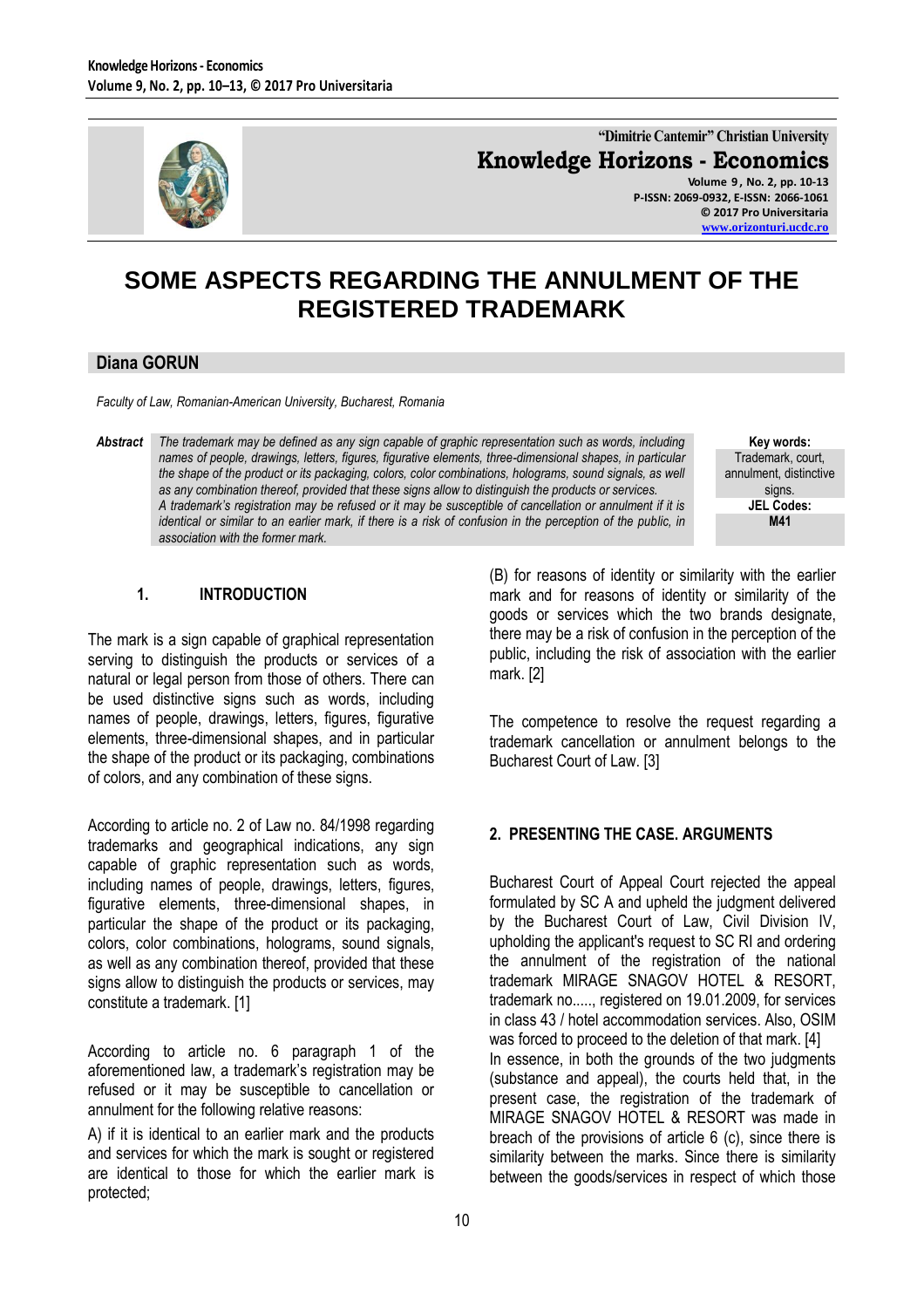marks are used, there is a risk of confusion, including the risk of association with the applicant's earlier mark. In our opinion, the legal provisions in question are not incident in this case and none of these conditions are fulfilled.

Thus, although the applicant's trademark "CASINO MIRAGE" being registered on 14.11.2002 constitutes an earlier protected right within the meaning of the legal rules, we consider that it cannot be "successfully opposed" to the mark registered on 19.01.2009, because the applicant's mark is addressed to another public than the one to whom the defendant's mark is addressed to.

The courts have held that the trademark belonging to the defendant "MIRAGE SNAGOV HOTEL & RESORT" is similar to the applicant's "CASINO MIRAGE" combined brand, and there is a great risk of confusion. In reality, this risk of confusion is only apparent and has been determined by the court following a reasoning based on an erroneous element, namely that the dominant element of the defendant's mark would be the verbal element "*mirage*", an immediate impression that is retained, while all other elements are non-intrusive in relation to the services for which the trademark has been registered.

From our point of view, the mark in question is composed of several words, the word "*mirage*" being merely the first word, but in no case the main phonetic element, since the mark tends to prefigure the target audience of an overall picture, a hotel with a pleasant and relaxing atmosphere.

As regards the applicant's mark, the dominant element is the word element "*casino*", and it is well-known in the market that CASINO Mirage promotes casinospecific services, while the hotel in question pursues hotel services and not practicing gambling.

The doctrine stated that the consumer would perceive the mark normally as a whole without careful consideration of the details, keeping in mind only the element which induces to the mark its distinctive character. But that dominant element is, in the present case, the verbal element "*casino*" and not the verbal element "*mirage*".

Moreover, the defendant's mark contains, besides the word "*mirage*" and the words "Snagov Hotel & Resort", that it is obvious that the possible similarity of the marks is eliminated both visually and phonically, since these words clearly describe in the mind of the consumer the

type of practiced services, namely accommodation and hotel, not a casino at all.

Moreover, by OSIM it was stated that no opposition had been made by which the applicant S.C. RI, in its capacity as a person concerned, to disagree on the registration of the mark for which annulment was sought.

From a phonetic point of view, it is obvious that the brands will be pronounced differently by the public - "MIRAGE SNAGOV HOTEL & RESORT" compared to "CASINO MIRAGE", given that the defendant's mark consists of several verbal elements, the emphasis being the same, all the words forming the mark, whereas the applicant's mark is composed of only two words, to which a figurative element is added.

Moreover, the global assessment of the visual or conceptual similarity between the conflicting marks must be based on the overall impression produced by them, bearing in mind, in particular, their distinctive features. The perception of the marks of the average consumer of the type of goods or services in question has a dominant role in the overall assessment of the risk of confusion. The average consumer normally perceives a mark as a whole and does not examine its various details. In the present case, the overall images created by the two marks at issue are clearly different.

From the visual point of view, the defendant's mark consists of four capitalized words in the same row, total 24 letters. The petitioner's trademark is composed of two words arranged underneath each other, total 12 letters. From the visual point of view, the two brands have a great degree of differentiation in this, contributing in addition the figurative element, the two palm trees, but also the double dimension of the word CASINO, which gives it the dominant valence at the expense of the word mirage. For these reasons, we consider that there is no visual risk of confusion between the two marks because they cannot produce the same image in the visual memory of the consumer.

From the phonetic point of view, the defendant's mark consists of four words, the latter two being linked together by the conjunction and (&), and the mark of the intimate is made up of two words. Of note is the different degree of pronunciation of the two signs, both in terms of accentuation and duration over time. Even if there is a common word "*mirage*", the average consumer perceives the mark as a whole and does not examine its details. In other words, the relevant audience, the average consumer of the services offered by the two brand owners, will never confuse the services offered only because they will distinguish, fugitive, the word mirage, which is a common, nondiscursive word.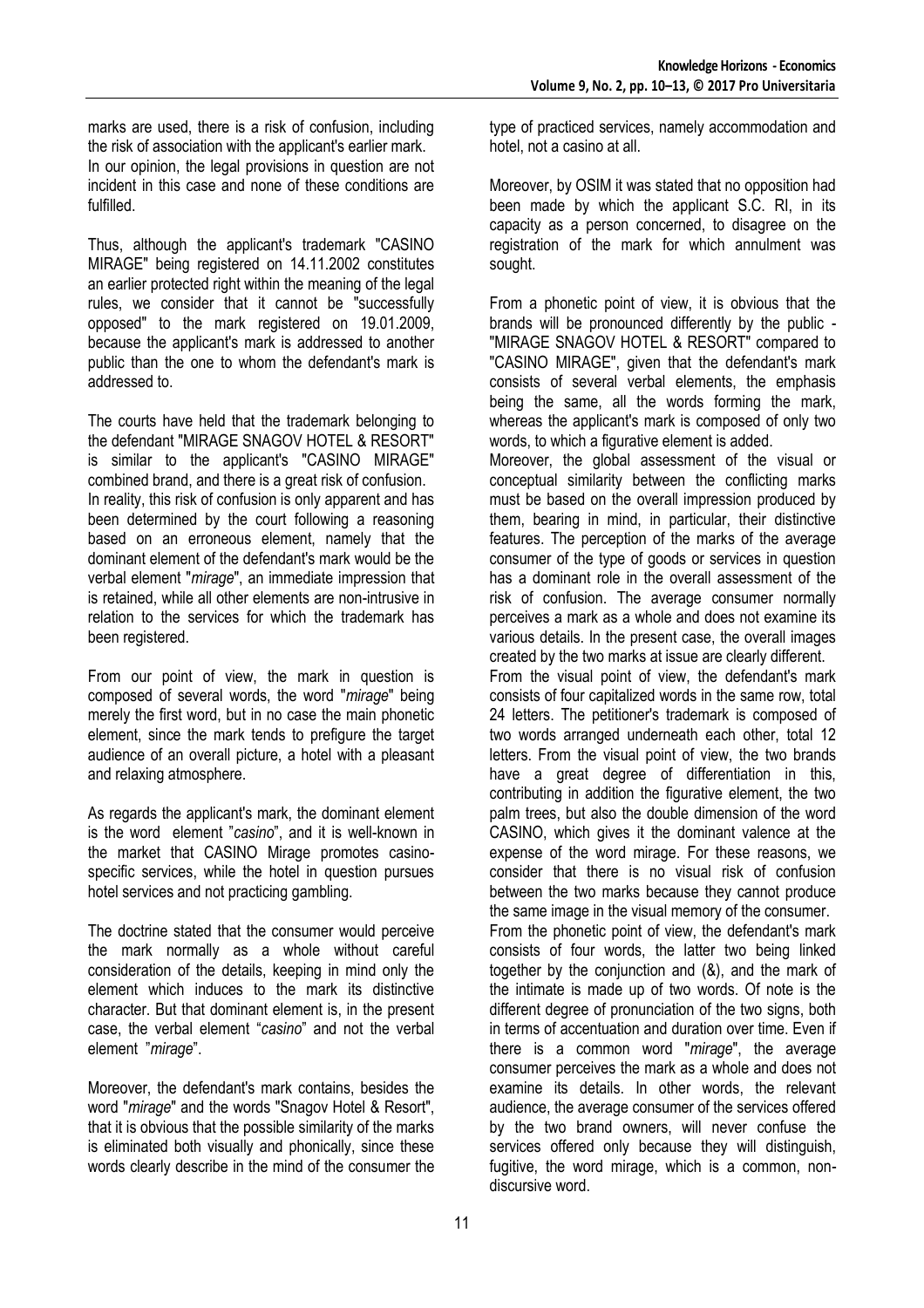From the point of view of the conceptual comparison, in terms of the common term "*mirage*", it has the same spelling in both English and French, and translates into Romanian by the word "*miraj*". From a semantic point of view, according to DEX, the word mirage has several meanings: 1. Optical phenomenon produced by the gradual refraction of light into layers of air of different densities, due to which in some regions appear overturned and additional images of the horizon, parts of nature, distant things, etc., as if reflected in water; 2 figurative sense: misleading images, imagination, vain illusion; 3 - figurative sense: flash, irresistible attraction. In the present case, the closest meaning to the purpose pursued by the word "*mirage"* is that of charm, irresistible attraction. However, it is worth mentioning that the Snagov Hotel and Resort is also in the defendant's trademark. The word resort is a word taken from English and translated into Romanian by "*statiune*". Therefore, the word "*mirage*", added to the Snagov brand, known as the most pleasant recreation place around Bucharest, reinforces, from a conceptual point of view, the attraction of this wonderful place, where you can be accommodated in a resort, living with all the benefits of the natural environment. It is more than obvious that this is the real meaning that the defendant took into consideration when choosing the group of words.

On the contrary, the word "*mirage*" added to the word "*casino*" awakens in the imagination of the average consumer the image of a place where gambling can lead him into a fantastic, almost illusory world.

The conceptual analysis of the two marks is, in the present case, more present than ever, the principle according to which it is necessary to base the perception on the overall picture of the two marks.

So, from a conceptual point of view, the word "*mirage*" has an attributive role and not a decisive role in the two brands, the meaning being necessarily understood as "the wonderful hotel in Snagov resort" and respectively "the wonderful casino". It follows that there can be no conceptual similarity between the two marks.

The jurisprudence has held that only when a composite mark is constituted by the juxtaposition of an element and another mark, that latter mark, although not the dominant element of the composite mark, may retain a distinctive, autonomous position within the composite mark. In such a case, the composite mark and the other mark may be regarded as similar.

According to the jurisprudence, in order to assess the similarity of goods or services, we have to take into

account all the factors which characterize the relationship that may exist between them. These factors include, in particular, their nature, their destination, their use, and their competitive or complementary nature.

On the other hand, products cannot be regarded as similar on the ground that they are in the same class and cannot be considered different because they are in different classes.

In the present case, the analysis of the similarity between the services protected by the two marks can only concern the identical class 43, which includes public catering and public accommodation services. It should be noted that there is protection sought by the mark of the intimate-plaintiff regarding the entire class of services 43, while the defendant applied for protection only for a segment of that class, thus there is no identity between these two marks, regarding this class of services, as wrongly considered both courts of law. It is clear that class 41 services cannot be called into question either because the defendant did not even apply for protection for that class of services. According to the evidence in the case file, the likelihood of confusion between the two marks relating to the similarity of services is inexistent since, in the mark of the claimant-intimate, the services genuinely protected are those relating to gambling, services for which the average consumer is well informed of the rules of gambling, the risks assumed, etc., while the services protected by the appellate trade mark are addressed to the average consumer seeking to find resting and recreation areas in the natural environment.

Moreover, the verbal element - the word "*mirage*" is deliberately written in characters smaller than the word CASINO, which obviously has the role - in the applicant's very vision - to draw the consumer's attention to that word.

In the light of that aspect, as regards the visual similarity between the two marks, that is not sufficiently important, since the dominant element of the applicant's mark is CASINO, and not "*mirage*".

The Court of Appeal rightly held that the conceptual analysis of the two marks requires application of the principle that it is necessary to base the perception on the overall image of the two marks. But he mistakenly remarked that it is precisely this analysis of the overall picture that leads to the conclusion of the conceptual similarity between the two marks, adding to the visual and phonetic similarity.